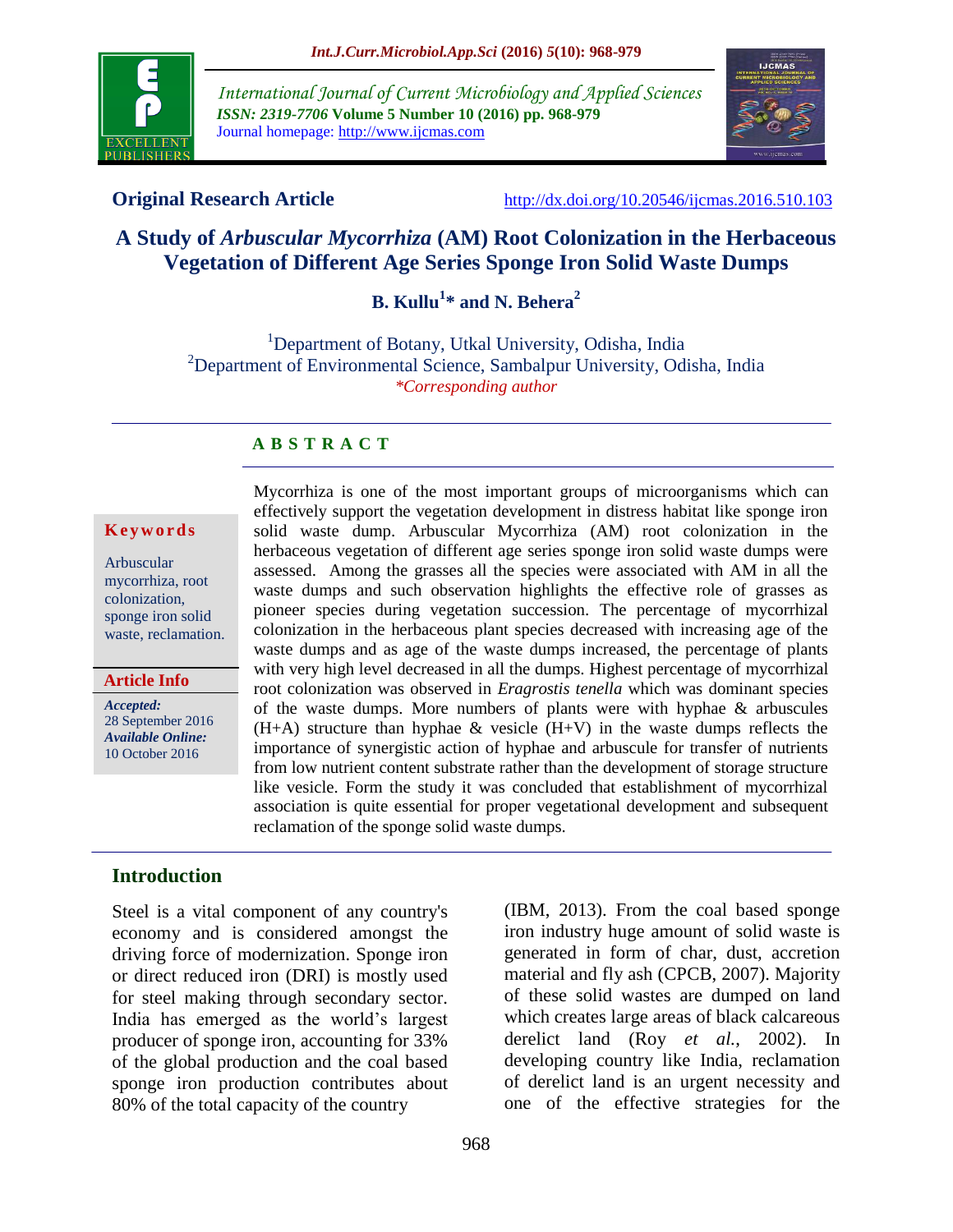reclamation is through revegetation (Singh *et al.*, 2002). However, revegetation of the sponge iron industry solid waste dump is a difficult task looking in to the hostile pedosphereic environment (Pandey and Maiti, 2008). The vegetation development on sponge iron solid waste dump is required for stabilization of the dump, which can be achieved through restoration of soil microorganisms (Mukhopadhyay and Maiti, 2009). One of the most important groups of microorganisms which can effectively support the vegetation development in such scenario is mycorrhiza.

Mycorrhiza is the symbiotic association between soil fungi with the roots of vascular plants (Sieverding, 1991). In mycorrhizal association, the host plant receives mineral nutrients while the fungus obtains photosynthetically derived carbon compounds (Harley, 1989). Arbuscular mycorrhiza (AM) fungi (formerly VAM) are a type of mycorrhiza characterized by forming arbuscules, hyphae and vesicles within root cortex cells (Brundrett, 1991). About 80% of all terrestrial plant species (Smith and Read, 1997) and 95% of vascular plants are characteristically mycorrhizal (Quilambo, 2000). AM are among the most common soil microorganisms and constitute an important functional component of the soil-plant system occurring in almost all habitats and climates (Barea *et al.* 1997), including disturbed soil (Bundrett *et al.,*  1996; McGonigle and Miller, 1996)

It has been well establish that AM fungi improves plant growth in terms of better nutrient uptake, specially phosphorous, water relations, stress tolerance, production of growth promoting substances and protection from root pathogen etc. (Allen and Allen, 1980; Hayman, 1982a; Schreiner *et al*., 1997; Smith and Read, 1997; Turk *et al.*, 2006). They also have important role in

ecosystem establishment (Quoreshi, 2008). The importance of AM for reclamation and reestablishment of vegetation on degraded sites have been emphasized by many workers (Rao & Tak, 2002; Singh, 2003; Sheoran *et al.,* 2010; Kumar *et al.*, 2010). However reports on AM root association of the plants growing on sponge iron solid waste dumps are scanty in India, where large numbers of sponge iron industries are operating. Therefore in the present study attempt is been made to analyze the AM root colonization in the herbaceous vegetation of different age series sponge iron solid waste dumps in the light of reclamation.

# **Materials and Methods**

# **Study site**

The study was carried out in solid waste dumping site of Scans Steels limited, Sundargrah, Odisha during 2011-2012. Geographical location of the area is between 20º11' North Latitude and 84º19' East Longitude. Altitude of the area is about 213m above the mean sea level. The area experiences tropical climate with three distinct seasons i.e. summer, rainy and winter. The mean annual rainfall in the area is 1422mm and mean air temperature of the area varies from 10ºC to 45ºC. The relative humidity fluctuates from minimum of 40% to maximum of 83%. In the sponge iron solid waste dumping site, accumulation of solid waste over years resulted in formation of different age series of dumps. Dump age is expressed as time since the establishment of dump in the site. For the present study freshly laid dump  $(D_0)$ , 1 year  $(D_1)$ , 3 year  $(D_3)$  and 5 year  $(D_5)$  old dumps were selected. During dumping of the solid waste, when the dump attains sufficient height, soil of the adjacent area is covered over the dump for stabilization. Thus,  $D_1$ ,  $D_3$  and  $D_5$ were with soil cover, where as D0 was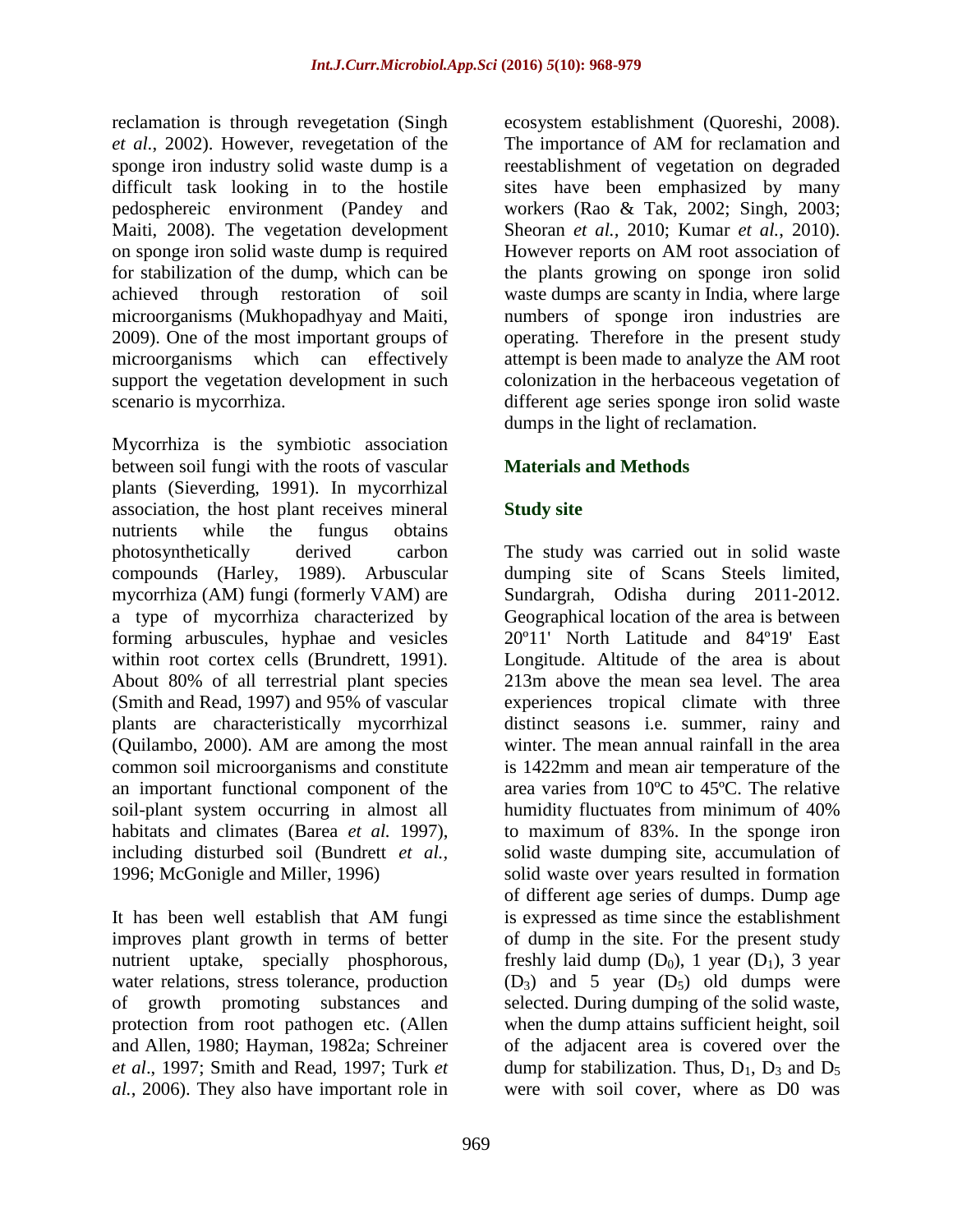without soil cover. A natural site adjacent to the waste dumping site was been taken as control site (C) for reference.

#### **Sample collection**

The fine roots of herbaceous plant species in different age series sponge iron solid waste dump and control site were collected randomly and mixed together to get a composite sample for each species. The root samples were kept in polythene bags and brought to the laboratory for mycorrhizal study.

#### **Inspection of AM root colonization**

The root samples were washed thoroughly with tap water in order to remove the adhering soil particles and cut in to pieces of approximately 1cm length. The root segments were cleared by heating in 10% KOH (w/v) at  $90^{\circ}$ C in water bath for 30 min (Phillips and Hayman 1970). After heating, the KOH solution was poured off and the root samples were washed several times in

distilled water. Roots were covered with a freshly prepared alkaline  $H_2O_2$  solution to bleach for 60 min. Alkaline  $H_2O_2$  was prepared by adding 3ml of  $NH<sub>4</sub>OH<sub>2</sub>$  to 30ml of 10%  $H_2O_2$  and 567ml of distilled water. The bleaching solution was discarded and the roots were rinsed with water. The root samples were then acidified by placing them in 2% HCl  $(v/v)$  for 5 min. The roots were again rinsed several times with distilled water. The cleared roots were stained with Lactoglycerol Trypan Blue (0.05%) stain and incubated for 45 mins at 90°C. After staining the root samples were washed with water and placed over glass slide for observation under compound microscope. The level of colonization in each root segment was measured by the method of Giovannetti & Mosse (1980) which involved gentle squashing of stained root segment on a microscope slide after covering with a cover slip. For each plant species 50 root pieces were observed. The percentage of mycorrhizal colonization was estimated by following formula:

| Mycorrhizal colonization $(\%)$ =                        | No. of root colonized with AM<br>100<br>Total no. of roots inspected                      |
|----------------------------------------------------------|-------------------------------------------------------------------------------------------|
| Percentage Occurance (%) of a<br>particular AM structure | No. of root with a particular AM structure<br>100<br>Total no. of roots colonized with AM |

#### **Results and Discussion**

The percentages of mycorrhizal root colonization in herbaceous vegetation (grass, sedge and forbs) of different sites were presented in Appendix-1. Freshly laid dump  $(D_0)$  was devoid of any vegetation, hence there was no scope for studying the mycorrhizal root colonization. Total of 34 herbaceous species in  $D_1$ , 63 in  $D_3$  and 85 in  $D<sub>5</sub>$  and control site each, were assessed for

the study of AM root colonization. It was found that in  $D_1$  88% and in  $D_3$ ,  $D_5$  & Control site each 92% of the herbaceous plant species were associated with mycorrhiza (Figure 1). Furthere, herbaceous vegetation was divided in three catagories such as: Grass, Sedge and Forbs. In all the sites all the grass species (100%) were associated with mycorrhiza. Mycorrhizal association in among the sedges in  $D_1$  and  $D_3$  were 20% and 17% respectively, where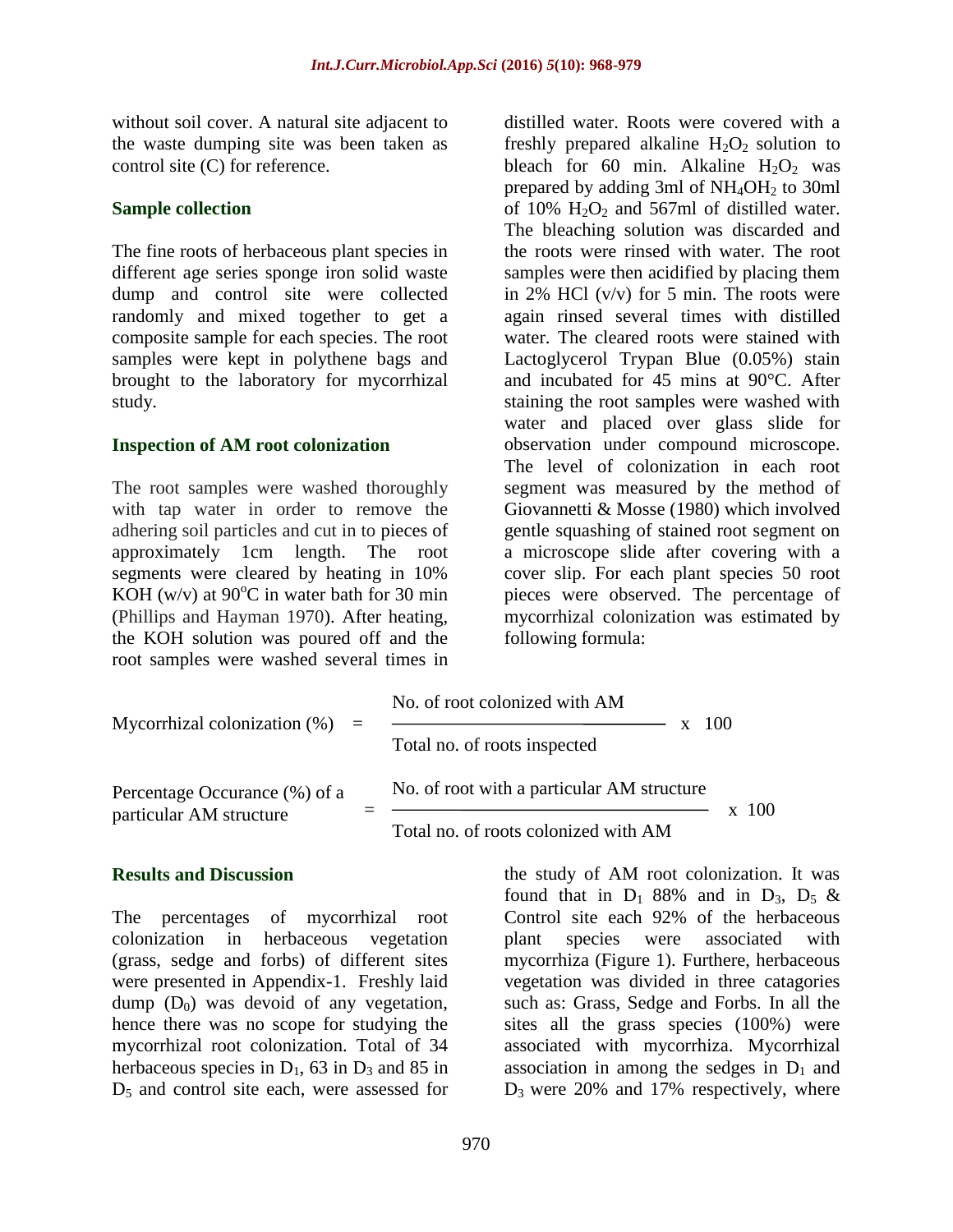as in  $D_5$  and control site were 14% each. With respect to forbs, the mycorrhizal association was 100% in  $D_1$  and  $D_3$  sites. However, in  $D_5 \&$  control site, the association was 98%. The percentage of mycorrhizal colonization varies from 0-90% in different herbaceous plant species of  $D_1$ ,  $D_3$ ,  $D_5$  and Control site (Appendix-1).

Among the grasses, all were found to be associated with mycorrhiza in all the sites. Highest percentage of mycorrhizal root colonization was observed in *Eragrostis tenella* and lowest in *Bothricholoa pertusa* in all the sites. Among the sedges (Cyperaceae) only one species *Cyperus kyllingia* was associated with mycorrhiza in all the sites. Among the forbs, except *Celosia agerantea* (Amaranthaceae), all were associated with mycorrhiza and highest percentage of mycorrhizal root colonization was observed to be present in *Desmodium triflorum* in all the sites, whereas lowest percentage of association was in *Solanum surattense* in D1 and in *Gomphrena celsiodes* in D3, D<sup>5</sup> and control site. Among all the herbaceous species highest percentage of mycorrhizal root colonization was found in *Desmodium triflorum* (forbs) and lowest in *Cyperus kyllingia* (sedge). In general, the percentage of mycorrhizal colonization in the herbaceous plant species decreased with increasing age of the waste dumps.

On the basis of percentage of mycorrhizal root colonization, mycorrhizal association was divided into five levels such as: very high ( $\geq 70\%$ ), high (50-69%), moderate (20-49%), low  $\left( < 20\% \right)$  and no association. Further, mycorrhizal association was categorized into 4 types on the basis of presence AM hyphae (H), arbuscules (A) and vesicle (V) such as: presence of hyphae only (H), hyphae & arbuscules  $(H + A)$ , hyphae  $\&$  vesicle  $(H + V)$  and hyphae,

arbuscules & vesicle  $(H + A + V)$ . The number of plant species fall under different level and category of association was represented in Table 1.

With respect to different level of association it was observed that, in  $D_1$  50% of the plant species were with very high level, 29% with high level, 9% with moderate and 12% with no association. Plants with low level of association were absent in  $D_1$ . In  $D_3$  16% of the plants were with very high level, 36% with high level, 6% with moderate and 5% with no association. In  $D_3$  none of the plants were with low level of association. In  $D_5$  8% of the plants were having very high level of association, 60% were having high level, 22% were having moderate level, 1% was having low level and 8% were having no mycorrhizal association. In control site none of the plants were with very high level of association. However, 32% of the plants were with high level, 56% with moderate level, 4% with low level and 8% with no association.

In the present study highest percentages of plants were with hyphae, arbuscules and vesicle (H+A+V) structure in all the sites. In the waste dumps more percentage (30-19%) of plants were with hyphae & arbuscules (H+A) structure and than percentage (13- 10%) of plants with hyphae & vesicle (H+V), where as in the control site more percentage (35%) of plants were with hyphae  $\&$  vesicle  $(H+V)$  than hyphae  $\&$ arbuscules (H+A) structure (9%).

In the younger dumps i.e in  $D_1$  and  $D_3$  equal percentage (i.e 10  $&12\%$ ) of the plants were hyphae & arbuscules (H+A) and hyphae only (H) respectively, but in older dump i.e in  $D_5$ , more percentage (13%) of plants were with hyphae  $&$  vesicle (H+V) than (10%) hyphae only (H). There was a gradual increasing trend in the percentage of plants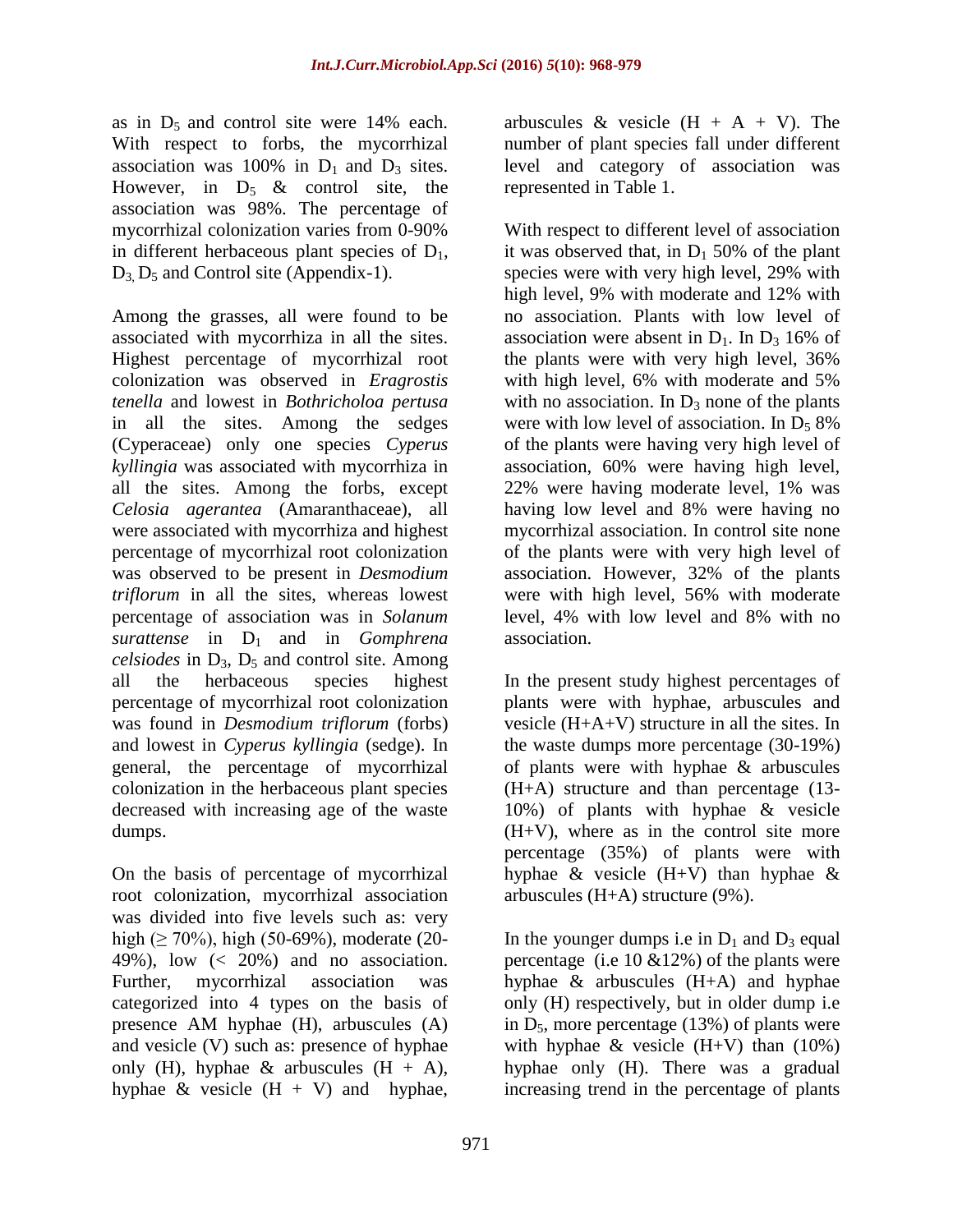with hyphae  $\&$  vesicle  $(H+V)$  structures with increasing age of the waste dumps. However, no specific trend was observed with respect to the percentage of plants associated with hyphae, arbuscules and vesicle (H+A+V), hyphae & arbuscules (H+A) and hyphae (H) only with age of the waste dumps. In the control site about equal percentage of the plant were associated with hyphae, arbuscule  $&$  vesicle  $(H + A + V)$  and with hyphae & vesicle  $(H + V)$  structures.

In the present study it was observed that relatively high percentage of herbaceous plant species have AM colonization in their root. This reflects the effective role of AM association in plants colonizing the sponge iron solid waste dumps. The importance of mycorrhizal association for vegetation establishment in coal mine spoil (Kumar *et al.*, 2003; Ekka & Behera, 2010), lime stone mine spoil (Singh and Jamaluddin, 2011), toxic mine tailings (Leung *et al*., 2007), sand dunes (Beena *et al.*, 2001) and salt alkaline soil (Raghuwanshi and Upadhyay, 2010) are already being emphasized, which are in agreement with the observation of present study.

Among the grasses, all were found to be associated with mycorrhiza in all waste dumps which highlights the effective role of grasses as pioneer species during vegetation succession in different derelict lands (Singh, 2004; Singh and Singh, 2006; Bohre *et al.*, 2012). The absence of mycorrhizal root colonization in some of the plant species could be explained by the fact that families such as Chenopodiaceae, Fumariaceae, Zygophylaceae, Cactaceae, Junceaceae, Cyperaceae, Amaranthaceae and Commelinaceae are widely thought to be non mycorrhizal, although some of the species belonging to these families on occasion to be associated with AM under certain condition (Newman and Reddell,

1987; Neeraj *et al.*, 1991 and Oringa *et al.,*  1997). The absence of AM association in the non-mycorrhizal plant species is might be due to the presence of antifungal compounds in the root cortical issue or in root exudates (Tester *et al.*, 1987; Thangaswamy *et al.*, 2005). Highest percentage of mycorrhizal root colonization in *Eragrostis tenella* among the grasses and in *Desmodium triflorum* among forbs enables them to adapt themselves better than the other species in the waste dumps and to become dominant grass and forbs respectively (Kullu and Behera, 2011).

The present study revealed that with respect to the level AM root colonization, as the age of the waste dumps increased the percentage of plants with very high level of association gradually decreased. In the control site plants with very high level of association were absent and relatively high percentage of plants were with moderate level of association were present. Further, in  $D_1$  and  $D_3$  plants with low level of association were not present. All these observations indicated that at very early stage of vegetation succession, very high level of AM association of outmost importance for the establishment herbaceous species and as the succession precedes the level of association gradually decrease. This is supported by the findings of Ekka & Behera (2010) in different age series coal mine spoil.

Presence of any one among the three types of AM structures hyphae, arbuscule and vesicle are normally used to designate the AM association (Pezzani *et al.*, 2006). Arbuscules are ephemeral structures which are present in active root and responsible for nutrient transfer to the host plant (Cox and Tinker, 1976). AM vesicles are considered as storage organ produced in the older region of the infection (Kumar *et al.*, 2003).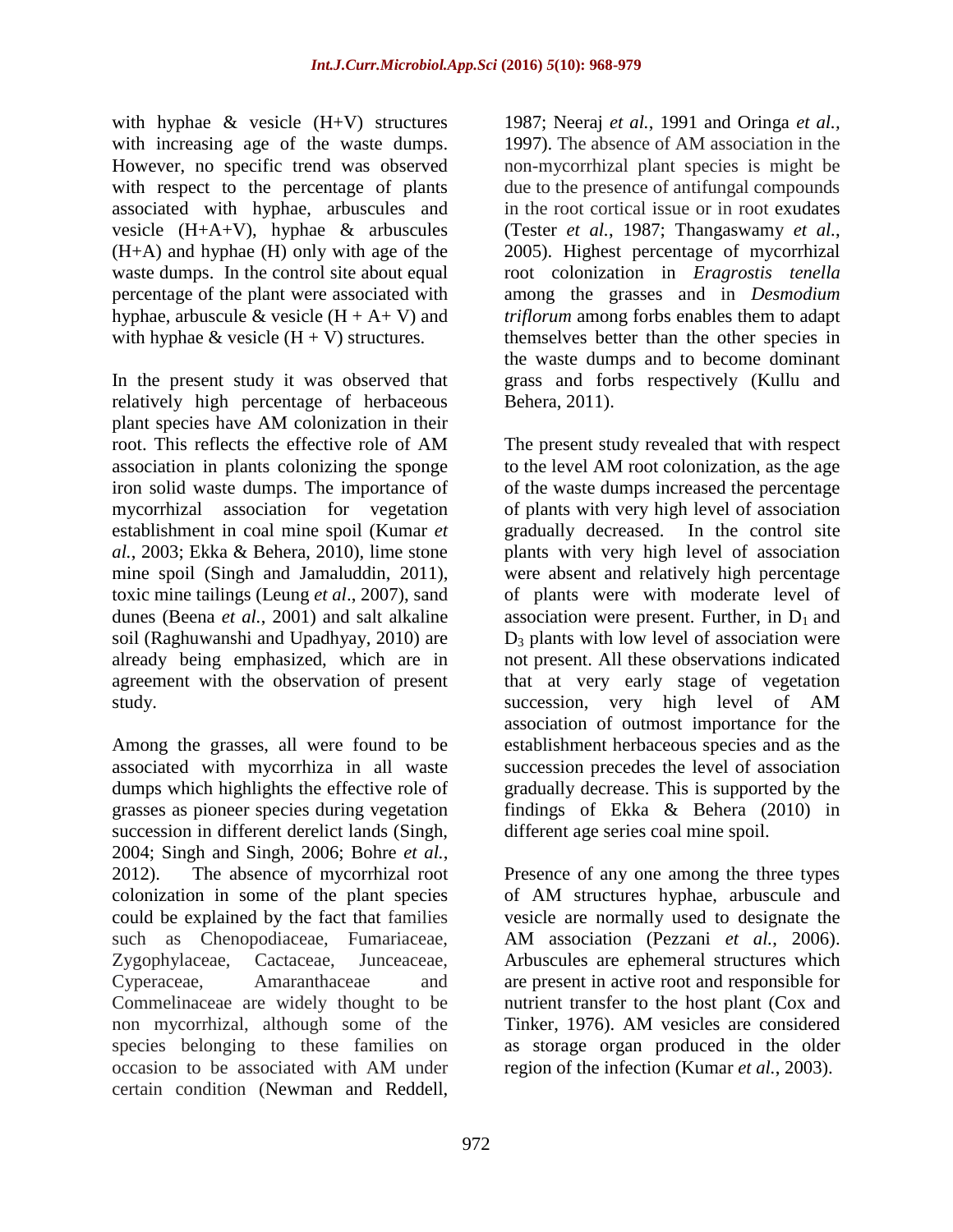|              | Categorization           | Percentage of plants in different sites |       |                       |    |  |  |
|--------------|--------------------------|-----------------------------------------|-------|-----------------------|----|--|--|
|              |                          |                                         | $D_3$ | $D_5$                 |    |  |  |
| ัธ           | Very high $(\geq 70\%)$  | 50                                      | 25    | 8                     |    |  |  |
| 5            | High (50-69%)            | 29                                      | 57    | 60                    | 32 |  |  |
| ociati       | <b>Moderate (20-49%)</b> | 09                                      | 10    | 22                    | 56 |  |  |
| Level<br>S   | $Low (< 20\%)$           |                                         |       | $\mathcal{D}_{\cdot}$ |    |  |  |
|              | No association           | 12                                      | 8     | 8                     |    |  |  |
| ัธ           | H                        | 10                                      | 12    | 10                    | 20 |  |  |
| sociation    | $H+A$                    | 30                                      | 16    | 19                    |    |  |  |
| ${\bf Type}$ | $H+V$                    | 10                                      | 12    | 13                    | 35 |  |  |
| Ü.           | $H+A+V$                  |                                         | 60    | 58                    | 36 |  |  |

**Table.1** Number of plant species with different level and category of AM root colonization in different age series sponge iron solid waste dumps (D0, D1, D3 and D5) and control site (C).

\* **Type of AM association:** hyphae only (H); hyphae & arbuscules (H + A); hyphae & vesicle  $(H + V)$ ; hyphae, arbuscules & vesicle  $(H + A + V)$ 

**Fig.1** Percentage of plant species associated with AM in different age series sponge iron solid waste dumps (D0, D1, D3 and D5) and control site (C).



Highest percentage of plants with hyphae, arbuscule and vesicle vesicle  $(H + A + V)$ structures in all the sites indicated the importance of AM structure for nutrient transfer as well as for storage organ. More percentage of plants were with hyphae & arbuscules  $(H+A)$  structure than hyphae  $\&$ vesicle (H+V) in the waste dumps reflects the importance of synergistic action of hyphae and arbuscule for transfer of nutrients from low nutrient content substrate rather than the development of storage structure like vesicle, during the early stage of vegetation succession as observed in the

973

present study. Gradual increasing trend in the percentage of plants associated with hyphae & vesicle (H+V) structures with increasing age of the waste dumps, might be explained by the fact that with increasing age, there is gradual nutrient enrichment in the waste dumps which might reduce the necessity of nutrient absorptive structure and storage structure vesicle develops more in number. About equal percentage of the plant associated were with hyphae, arbuscule & vesicle  $(H + A + V)$  and with hyphae & vesicle  $(H + V)$  in the control site indicate the importance of storage structure like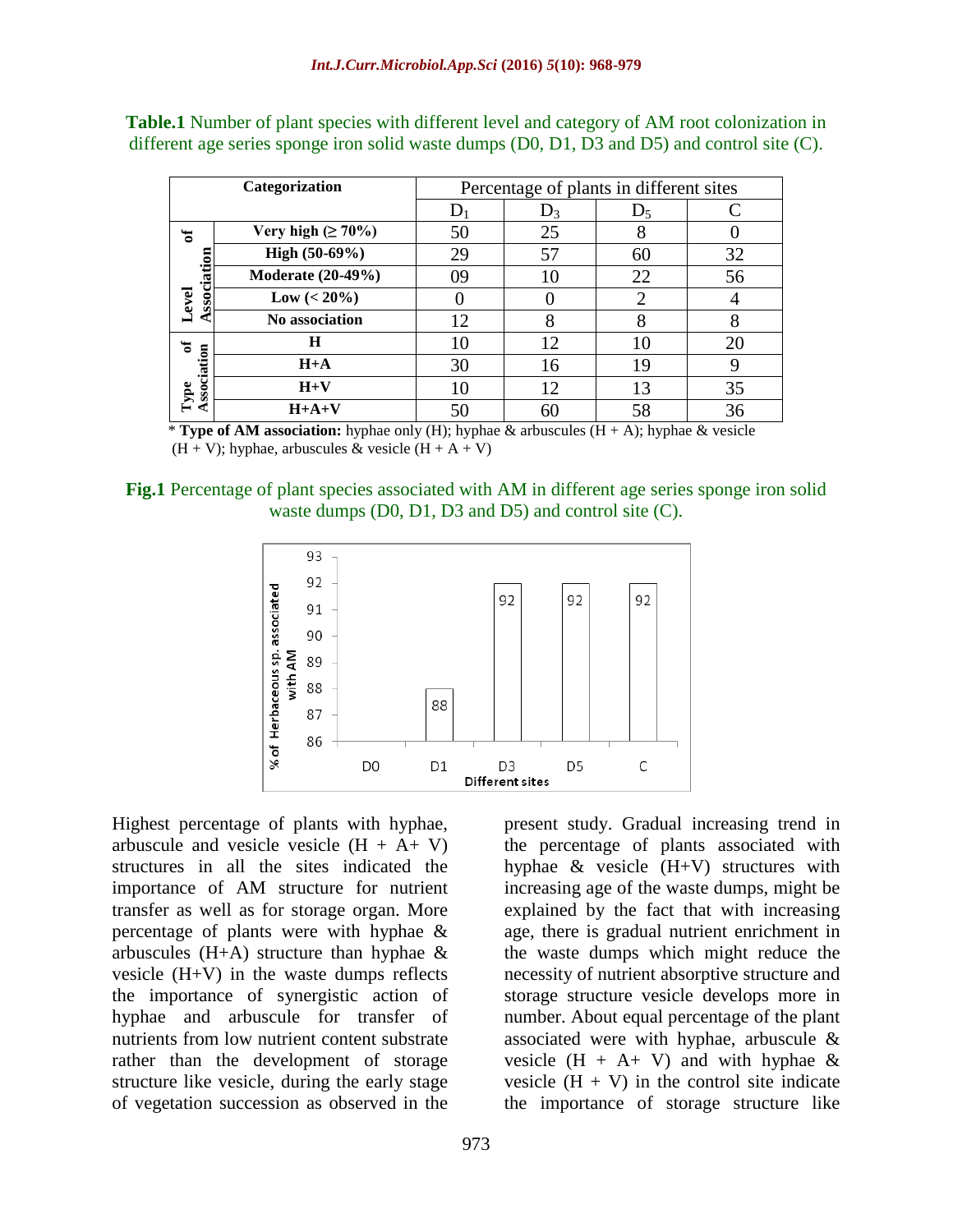vesicle in stable herbaceous plant community.

In conclusion, from the present study it was found that relatively high percentage of herbaceous plant species have AM colonization in their root. This reflects the effective role of AM association in plants colonizing the sponge iron solid waste dumps. AM association is well known to enhance plant growth by increasing nutrient uptake and stress tolerance. Solid wastes generated from iron industrial units are usually deficient in nutrients and have high metal contents, low hydrological regime and high pH. Thus, the establishment of mycorrhizal association is quite essential for proper vegetational development and subsequent reclamation of the solid waste dumps. In this connection knowledge of the AM fungi associated with the plants growing on sponge iron solid waste dump has crucial importance for their use in future reclamation and management programs.

# **References**

- Allen, E.B. and Allen, M.T. 1980. Natural re-establishment of vesicular arbuscular mycorrhizae following strip-mine reclamation in Wyoming. *J. Appl. Ecol.,* 17: 139-147.
- Barea, J.M., Azcon-Aguilar, C. and Azcon, R. 1997. Interaction between mycorrhizal fungi and rhizosphere microorganisms with the context of sustainable soil-plant system. *In:* A.C. Gange and V.K. Brown (eds.) *Multitrophic interactions in terrestrial systems*, pp. 65-77.
- Beena, K.R., Arun, A.B., Raviraja, N.S. and Sridhar, K.R. 2001. Association of arbuscular mycorrhizal fungi with plants of coastal sand dunes of west coast of India. *Trop. Ecol.,* 42(2): 213- 222.
- Bohre, P., Chaubey, O.P. and Singhal, P.K. 2012. Bio-restoration and its impact on species diversity and biomass accumulation of ground flora community of degraded ecosystem of coalmines. *Int. J. Bio-Sci. Bio-Technol.*, 4(4): 63-79.
- Brundrett, M.C. 1991. Mycorrhizas in natural ecosystems. In: Macfayden A, Begon M, Fitter A. H. (Eds.) Advances in Ecological Research, London: Academic press, 21: 171-313.
- Brundrett, M., N. Bougher, B. Dell, T. Grove and N. Malajczuk. 1996. Working with mycorrhizas in forestry and agriculture. *ACIAR (Austral. Cen. Int. Agric. Res.)* Monograph, pp: 32.
- Cox, G. and Tinker, P.B. 1976. Translocation and transfer of nutrients in vesicular-arbuscular mycorrhizas. The arbuscules and phosphorous transfer: A qualitative ultrastructure study. *New Phytologist*, 77: 371-378.
- CPCB. 2007. Sponge Iron Industry. Comprehensive industry document series. Central Pollution Control Board (Ministry of Environment and Forests, Govt. of India). COINDS/66/2006-07. pp: 87-98.
- Ekka, N.J. and Behera, N. 2010. A study of the mycorrhizal association with vegetation on coal mines spoil. *The Bioscan*, 5(3): 369-372.
- Giovannetti, M. and Mosse, B. 1980. An evaluation of techniques for measuring vesicular arbuscular mycorrhizal infection in roots. *New Phytol.,* 84: 489-500.
- Harley, J.L. 1989. The significance of mycorrhiza. *Mycol. Res.,* 92: 129-139.
- Hayman, D.S. 1982a. Endomycorrhizae in interactions between nonpathogen soil microorganisms and plants. Elseveir. Amsterdam. pp. 401- 442
- IBM. 2013. Iron & Steel and Scrap. Indian mineral year book (Part- II: Metals &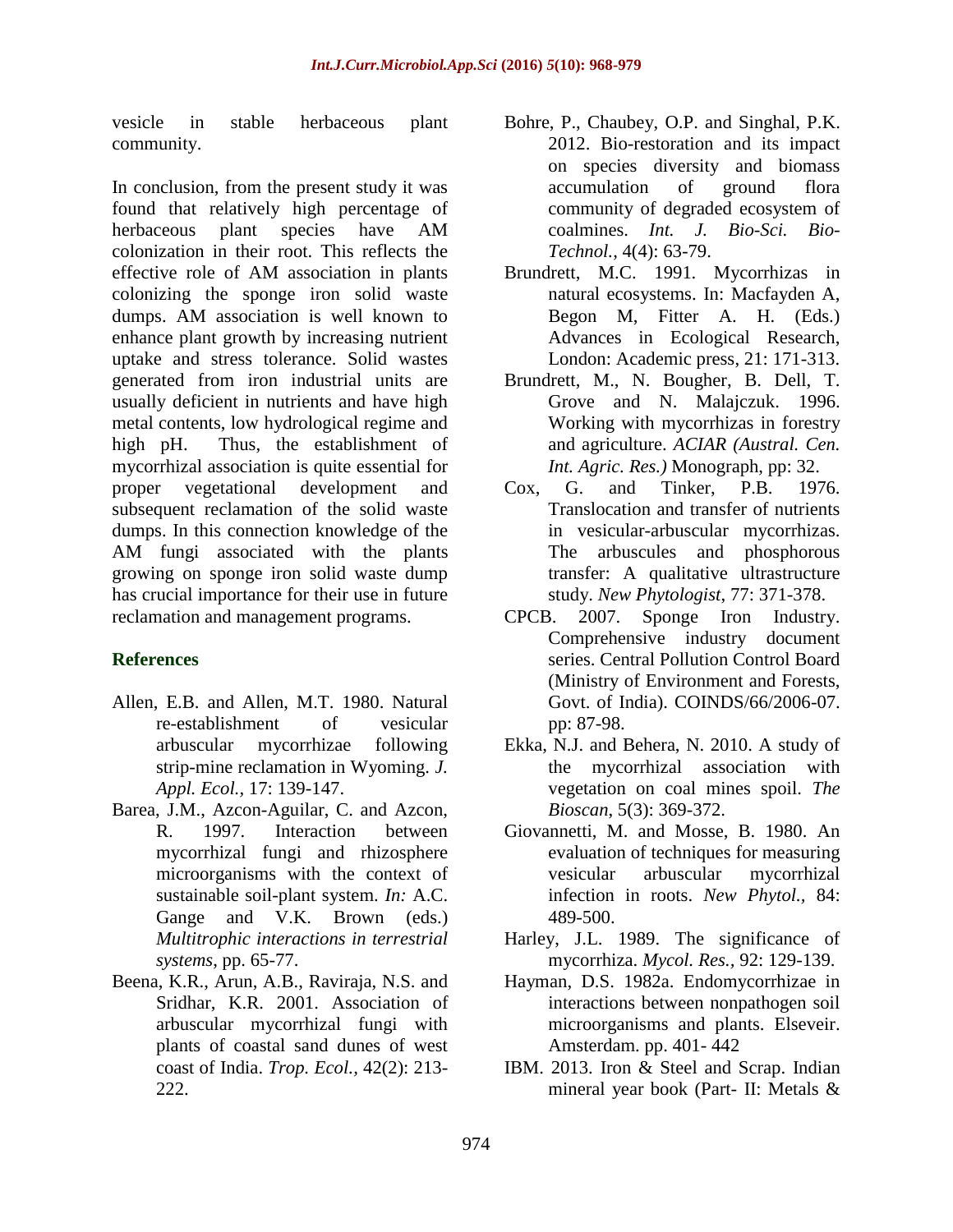Alloys), 51<sup>st</sup> edition. *Indian Bureau of Mines, Ministry of Mines (IBM),*  Government of India, pp.1-26.

- Kullu, B. and Behera, N. 2011. Vegetational succession on different age series sponge iron solid waste dumps with respect to top soil application. *Res. J. Environ. Earth Sci.,* 3(1): 38-45.
- Kumar, A., Mangla, C., Aggarwal, A. and Parkash, V. 2010. Arbuscular mycorrhizal fungal dynamics in the rhizospheric soil of five medicinal plant species. *Middle-East J. Scientific Res.,* 6: 281-288.
- Kumar, A., Raghuwanshi, R. and Upadhyay, R.S. 2003. Vesicular-arbuscular mycorrhizal association in naturally revegetated coal mine spoil. *Trop. Ecol.,* 44(2): 253-256.
- Leung, H.M., Ye, Z.H. and Wong, M.H. 2007. Survival strategies of plants associated with arbuscular mycorrhizal fungi on toxic mine tailings. *Chemosphere*, 66: 905-915.
- McGonigle, T.P. and Miller, M.H. 1996. Development of fungi below ground in association with plants growing in disturbed and undisturbed soils. *Soil Biol. Biochem.,* 28: 263-269.
- Mukhopadhyay, S. and Maiti, S.K. 2009. Biofertiliser: VAM fungi- Future prospect for biological reclamation of mine degreaded lands. *Indian J. Environ. Protection,* 29(9): 801-808.
- Neeraj, Shankar, A., Mathew, J. and Varma A. K. 1991. Occurrence of VA mycorrhizae within Indian semi-arid soild. *Biol. Fertility of Soils*, 11:140- 144.
- Newman, E.I. and Reddell, P. 1987. The distribution of mycorrhizas among families of vascular plants. *New Phytol.,* 106: 745-751.
- Oringa, W.A., vanAndel, J.A. and McDonnell, A.M.P. 1997. Nutritional soil heterogeneity and mycorrhiza as

determinants of plant species diversity. *Acta Botanica Neerlandica*, 46: 237- 254.

- Pandey, S. and Maiti, T. 2008. Physicochemical and Biological characterization of slag disposal site at Burnpur, West Bengal. *Poll. Res.,* 27(2):345-348.
- Pezzani, F., Montana, C. and Guevara, R. 2006. Associations between arbuscular mycorrhizal fungi and geasses in the successional context of a two-phase mosaic in the Chihuahuan Desert. *Mycorrhiza*, 16: 285 - 295.
- Phillips, J.M. and Hayman, D.S. 1970. Improved procedures for clearing roots and staining parasitic and vesiculararbuscular mycorrhizal fungi for rapid assessment of infection. *Trans Britain Mycol. Soc.,* 55: 158- 161.
- Quilambo, O.A. 2000. Functioning of peanut (*Arachis hypogaea* L.) under nutrient deficiency and drought stress in relation to symbiotic associations.PhD thesis. University of Groningen, the Netherlands. Van Denderen B.V., Groningen. ISBN 903671284X.
- Quoreshi, A.M. 2008. The use of mycorrhizal biotechnology in restoration of disturbed ecosystem. In: Siddiqui Z. A. *et al* (eds) Mycorrizae: sustainable agriculture and forestry. Springer Science + Business media B.V., pp 303-320.
- Raghuwanshi, R. and Upadhyay, R.S. 2010. Status of mycorrhizal fungi in a salinealkaline habitat. *Biological Forum — An Int. J.,* 2(1): 60-62.
- Rao, A.V. and Tak, R. 2002. Growth of different tree species and their nutrient uptake in limestone mine spoil as influenced by arbuscular mycorrhizal (AM)-fungi in Indian arid zone. *J. Arid Environ.*, 51(1): 113-119.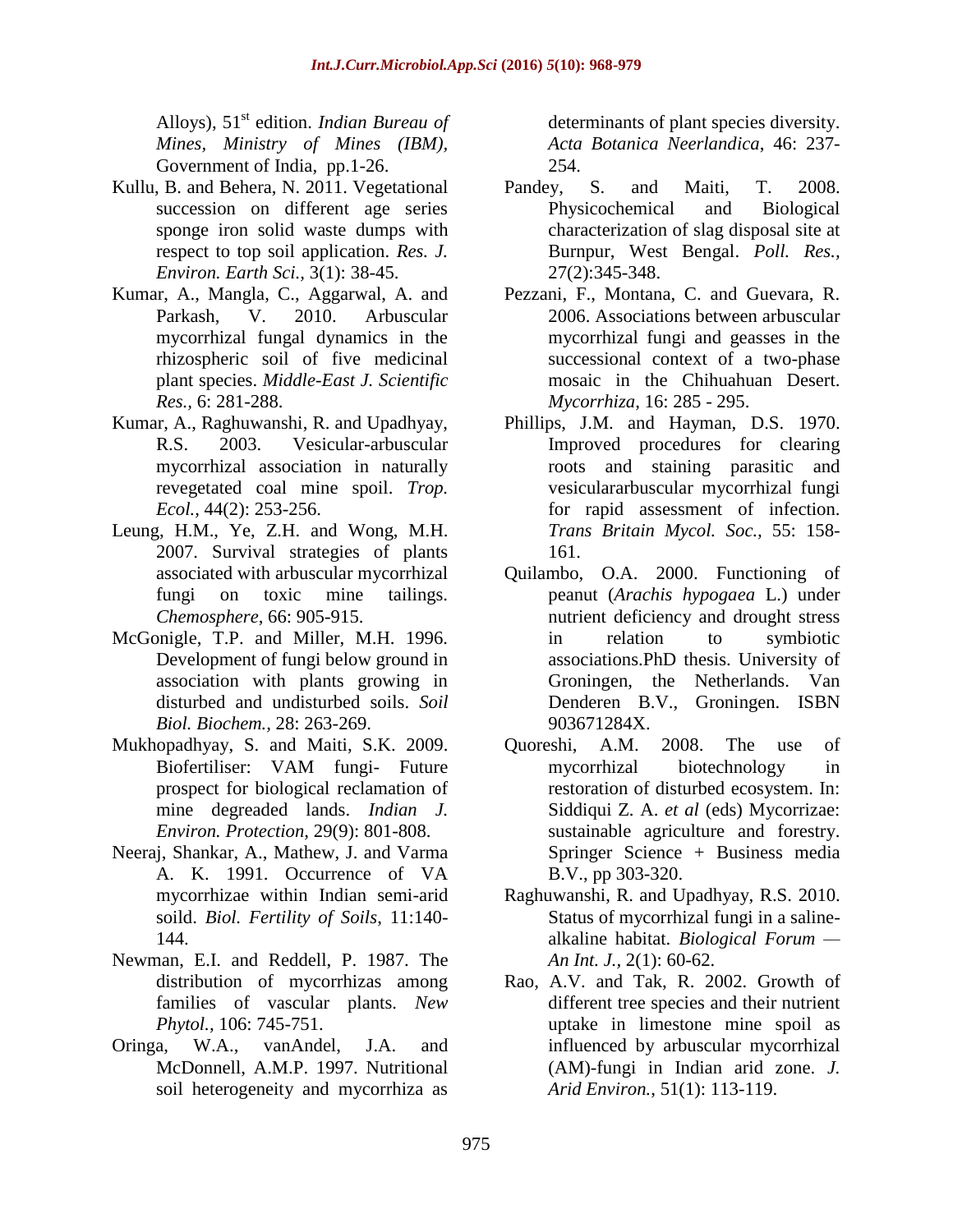- Roy, A., Basu, S.K. and Singh, K.P. 2002. Modeling ecosystem development on blast furnace slag dumps in a tropical region. *Simulation*, 78(9): 531-542.
- Schreiner, R.P., Mihara, K.L., McDaniel, H. and Bethlenfalvay, G.J. 1997. Mycorrhizal functioning influence plant and soil functions and interactions. *Plant Soil,* 188: 199-209.
- Sheoran, V., Sheoran, A.S. and Poonia, P. 2010. Soil reclamation of abandoned mine land by revegetation: A review. *Int. J. Soil, Sediment and Water*, 3(2): Article 13, pp. 1-20.
- Sieverding, E. 1991. Vesicular-Arbuscular Mycorrhizal Management in Tropical Ecosystems*.* Deutche Gesllshaft für TEchnische Zusammnearbeit (GTZ) GmbH Press. Germany. 371 p.
- Singh, A. 2004. Herbaceous biomass yield on an age series of naturally revegetated mine spoils in a dry tropical environment. *J. Indian Institute of Sci.,* 84: 53-56.
- Singh, A.K. and Jamaluddin. 2011. Status and diversity of arbuscular mycorrhizal fungi and its role in natural regeneration on limestone mined spoils. *Biodiversitas*, 12(2): 107-111.
- Singh, A.N. and Singh, J.S. 2006. Experiments on ecological restoration of coal mine spoil using native trees in a dry tropical environment, India: a synthesis. *New Forest*, 31: 25-39.
- Singh, A.N., Raghubanshi, A.S. and Singh, J.S. 2002. Plantations as a tool for mine spoil restoration. *Curr. Sci.,* 82: 1436–1441.
- Singh, S. 2003. Role of mycorrhiza in reclamation of mine spoils, *Mycorrhiza News,* 15(3), pp. 2-9.
- Smith, S.E. and Read, D.J. 1997. Mycorrhizal Symbiosis*,* 2nd edition, Academic Press. 605pp.
- Tester, M., Smith, S.E. and Smith, F.A. 1987. The phenomenon of "nonmycorrhizal" plants. *Canadian J. Bot.,* 65: 419–431.
- Thangaswamy, S., Padmanabhan, C., Yu, J.J. and Hoon, K. 2005. Occurrence and quantification of vesicular– arbuscular mycorrhizal (VAM) fungi in industrial polluted soils. *J. Microbiol. Biotechnol.,* 15: 147–154.
- Turk, M.A., T.A. Assaf, K.M. Hameed and Al-Tawaha, A.M. 2006. Significance of Mycorrhizae. *World J. Agri. Sci.*, 2(1): 16-20.

## **How to cite this article:**

Kullu, B., and Behera, N. 2016. A Study of *Arbuscular Mycorrhiza* (AM) Root Colonization in the Herbaceous Vegetation of Different Age Series Sponge Iron Solid Waste Dumps. *Int.J.Curr.Microbiol.App.Sci.* 5(10): 968-979. doi: <http://dx.doi.org/10.20546/ijcmas.2016.510.103>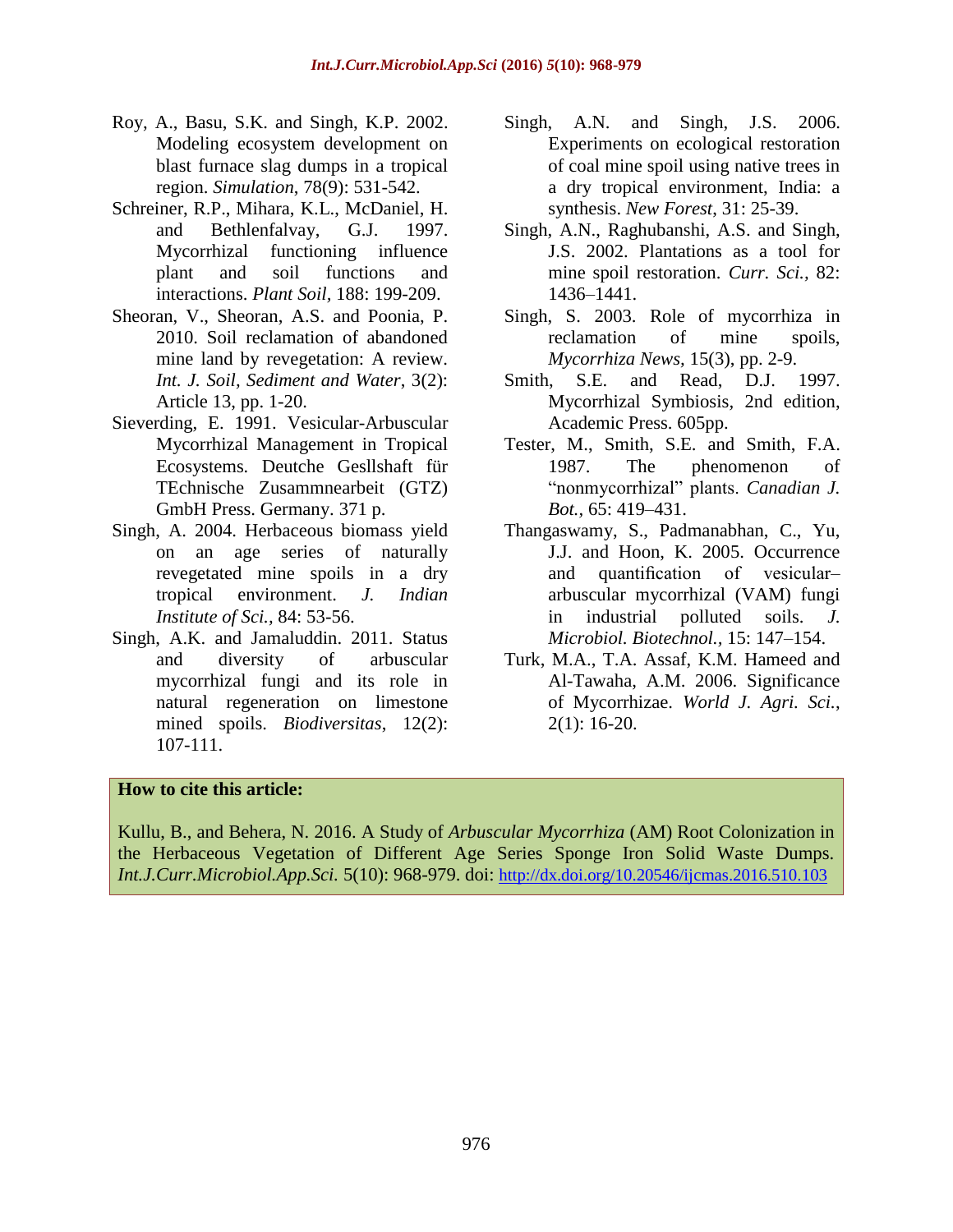Appendix-1: Percentage of Arbuscular mycorrhizal (AM) root colonization in herbaceous vegetation of different age series sponge iron solid waste dumps  $(D_0, D_1, D_3$  and  $D_5$ ) and control site  $(C)$ .

| <b>Sl</b>              | <b>Name</b>                                      | Family  | $\mathbf{D}_0$ | $D_1$             | $\mathbf{D}_3$ | $\mathbf{D}_5$ | $\mathbf C$ |
|------------------------|--------------------------------------------------|---------|----------------|-------------------|----------------|----------------|-------------|
| $\mathbf{n}\mathbf{o}$ |                                                  |         |                |                   |                |                |             |
|                        | <b>Grass</b>                                     |         |                |                   |                |                |             |
| $\mathbf{1}$           | Alloteropsis cimicina (L.) Stapf.                | Poaceae |                | 68                | 65             | 60             | 55          |
| $\boldsymbol{2}$       | Aristidia adscensionis L.                        | Poaceae |                |                   |                | 56             | 51          |
| 3                      | Aristidia hystrix L.f                            | Poaceae |                |                   | 63             | 60             | 54          |
| 4                      | Bothricholoa pertusa L.                          | Poaceae |                | 48                | 43             | 40             | 35          |
| 5                      | Chloris barbata Sw.                              | Poaceae | —              | $\qquad \qquad -$ |                | 58             | 46          |
| 6                      | Cynodon dactylon (L.) Pers.                      | Poaceae |                |                   | 78             | 75             | 60          |
| 7                      | Dactyloctenium aegyptium (L.) P.                 | Poaceae |                | 57                | 55             | 50             | 43          |
| 8                      | Beav.<br>Dicanthium annulatum (Forssk)<br>Staff. | Poaceae |                |                   | 58             | 52             | 45          |
| 9                      | Dicanthium aristatum (Poir.)<br>Hubbard.         | Poaceae |                | 53                | 50             | 50             | 44          |
| 10                     | Digitaria biformis Willd.                        | Poaceae |                |                   |                | 53             | 40          |
| 11                     | Digitaria cilliaris (Retz.)Koeler.               | Poaceae |                |                   | 57             | 54             | 48          |
| 12                     | Digitaria longiflora (Retz.) Pers.               | Poaceae |                |                   |                | 46             | 43          |
| 13                     | Echinochola colona (L.) Link.                    | Poaceae |                |                   | 61             | 58             | 50          |
| 14                     | Eleusine indica (L.) Gaerthn.                    | Poaceae |                |                   |                | 49             | 42          |
| 15                     | Eragrostis riparia Willd.                        | Poaceae |                | 78                | 76             | 73             | 51          |
| 16                     | Eragrostis tenella (L.) P.Beav                   | Poaceae |                | 88                | 85             | 78             | 45          |
| 17                     | Eragrostis unioloides Retz.                      | Poaceae |                | 83                | 78             | 75             | 53          |
| 18                     | Hemarthria compressa (L.) R. Br.                 | Poaceae |                |                   |                | 58             | 42          |
| 19                     | Iseilema anthephoroides Hack.                    | Poaceae |                |                   |                | 52             | 38          |
| 20                     | Leersia hexandra Sw.                             | Poaceae |                |                   |                | 74             | 52          |
| 21                     | Oplismenus burmanii (Retz.)<br>P.Beauv.          | Poaceae |                |                   |                | 66             | 46          |
| 22                     | Panicum notatum Retz.                            | Poaceae |                | 55                | 53             | 51             | 40          |
| 23                     | Panicum psilopodium Trin.                        | Poaceae |                |                   | 50             | 47             | 42          |
| 24                     | Panicum repens L.                                | Poaceae |                |                   |                | 58             | 53          |
| 25                     | Panicum triferon Schult.                         | Poaceae |                |                   | 56             | 54             | 46          |
| 26                     | Paspalidium flavidum Retz.                       | Poaceae |                | 73                | 70             | 65             | 49          |
| 27                     | Paspalum scorbiculatum L.                        | Poaceae |                | 58                | 55             | 52             | 46          |
| 28                     | Saccharum spontaneum L.Mant                      | Poaceae |                |                   | 60             | 58             | 51          |
| 29                     | Setaria glauca Retz.                             | Poaceae |                | 65                | 59             | 52             | 42          |
| 30                     | Sporobolus diander Retz.                         | Poaceae |                |                   | 67             | 60             | 53          |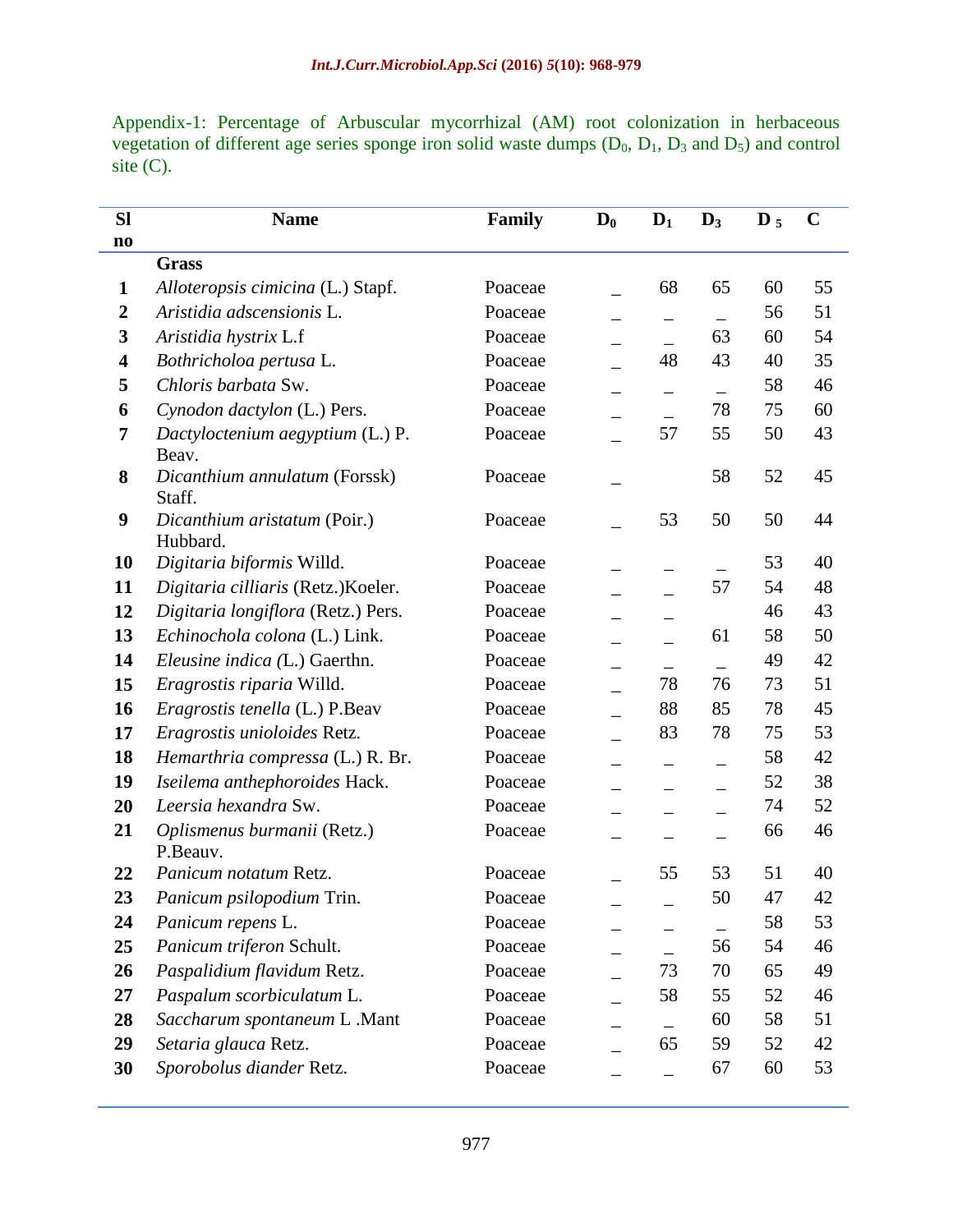## **Sedge**

| 31 | Cyperus iria L.                            | Cyperaceae     | $\boldsymbol{0}$ | $\boldsymbol{0}$ | $\boldsymbol{0}$ | $\boldsymbol{0}$ |
|----|--------------------------------------------|----------------|------------------|------------------|------------------|------------------|
| 32 | Cyperus kyllingia Endl.                    | Cyperaceae     | 23               | 21               | 17               | 15               |
| 33 | Cyperus puntitculatus Vahl                 | Cyperaceae     | $\boldsymbol{0}$ | $\overline{0}$   | $\boldsymbol{0}$ | $\overline{0}$   |
| 34 | Cyperus rotundous L.                       | Cyperaceae     | $\boldsymbol{0}$ | $\boldsymbol{0}$ | $\boldsymbol{0}$ | $\boldsymbol{0}$ |
| 35 | Cyperus tenucispica Steud.                 | Cyperaceae     |                  |                  | $\theta$         | $\boldsymbol{0}$ |
| 36 | Fimbristylis bisumbellata Forssk.          | Cyperaceae     | $\overline{0}$   | $\overline{0}$   | $\boldsymbol{0}$ | $\overline{0}$   |
| 37 | Fimbristylis ovata Burm f.                 | Cyperaceae     |                  | $\boldsymbol{0}$ | $\boldsymbol{0}$ | $\boldsymbol{0}$ |
|    | <b>Forbs</b>                               |                |                  |                  |                  |                  |
| 38 | Achyranthus aspera L.                      | Amaranthaceae  |                  | 32               | 23               | 18               |
| 39 | Celosia agerantea L.                       | Amaranthaceae  | $\equiv$         | $\equiv$         | $\boldsymbol{0}$ | $\overline{0}$   |
| 40 | Gomphrena celsiodes (Ait) R.Br             | Amaranthaceae  |                  | 26               | 20               | 15               |
| 41 | Ageratum conyzoides L.                     | Asteraceae     |                  | 66               | 58               | 54               |
| 42 | Blumea lasera (Burm.f) D.C                 | Asteraceae     |                  | 72               | 65               | 60               |
| 43 | Caesulia axillaris Roxb.                   | Asteraceae     |                  | 64               | 58               | 53               |
| 44 | Eclipta prostata L.                        | Asteraceae     |                  | 54               | 50               | 46               |
| 45 | Emilia sonchifolia L.DC                    | Asteraceae     |                  | 50               | 46               | 40               |
| 46 | Tridax procumbense L.                      | Asteraceae     | 74               | 70               | 65               | 54               |
| 47 | Borreria hispida (L.) K. Schum.            | Boraginaceae   | 70               | 68               | 64               | 48               |
| 48 | Commolina bengalensis L.                   | Commelinaceae  |                  |                  | 46               | 35               |
| 49 | Murdania nudiflora L.                      | Commelinaceae  | —                |                  | 44               | 30               |
| 50 | Toningea axilaris (L.) Kuntze              | Commelinaceae  |                  |                  | 40               | 28               |
| 51 | Evolvulus alsinoides L.                    | Convolvulaceae | 76               | 73               | 67               | 60               |
| 52 | Evolvulus nummularius L.                   | Convolvulaceae | 78               | 75               | 65               | 58               |
| 53 | Ipomea obscura Ker-Gawl                    | Convolvulaceae | 80               | 76               | 68               | 60               |
| 54 | Merremia tridentata L.                     | Convolvulaceae |                  |                  | 54               | 50               |
| 55 | Euphorbia hirta L.                         | Euphorbiaceae  | 63               | 60               | 57               | 52               |
| 56 | Phyllanthus fraternus Webster              | Euphorbiaceae  |                  | 59               | 55               | 41               |
| 57 | Phyllanthus simplex Retz.                  | Euphorbiaceae  |                  | 55               | 50               | 48               |
| 58 | Phyllanthus urinaria L.                    | Euphorbiaceae  |                  | 53               | 49               | 40               |
| 59 | Sebastiania chamaelea (L.) Muell.          | Euphorbiaceae  |                  |                  | 43               | 38               |
| 60 | Aeschynomene indica L.                     | Fabaceae       | 68               | 65               | 58               | 51               |
| 61 | Alysicarpus monilifer (L.)DC               | Fabaceae       | 77               | 75               | 68               | 44               |
| 62 | Alysicarpus vaginalis (L.)DC               | Fabaceae       | 74               | 71               | 64               | 43               |
| 63 | Desmodium triflorum (L.)DC                 | Fabaceae       | 90               | 88               | 85               | 52               |
| 64 | Indigofera enneaphylla L. (linnaei<br>Ali) | Fabaceae       |                  |                  | 65               | 46               |
| 65 | Medicago sativa L.                         | Fabaceae       | —                |                  | 52               | 41               |
| 66 | Zornia diphylla (L.) Pers.                 | Fabaceae       | 73               | 70               | 65               | 53               |
| 67 | Leucas aspera (Willd.) Link.               | Lamiaceae      | 68               | 63               | 56               | 45               |
| 68 | Leucas cephalotus (Roth) Spreng            | Lamiaceae      |                  | 58               | 51               | 40               |